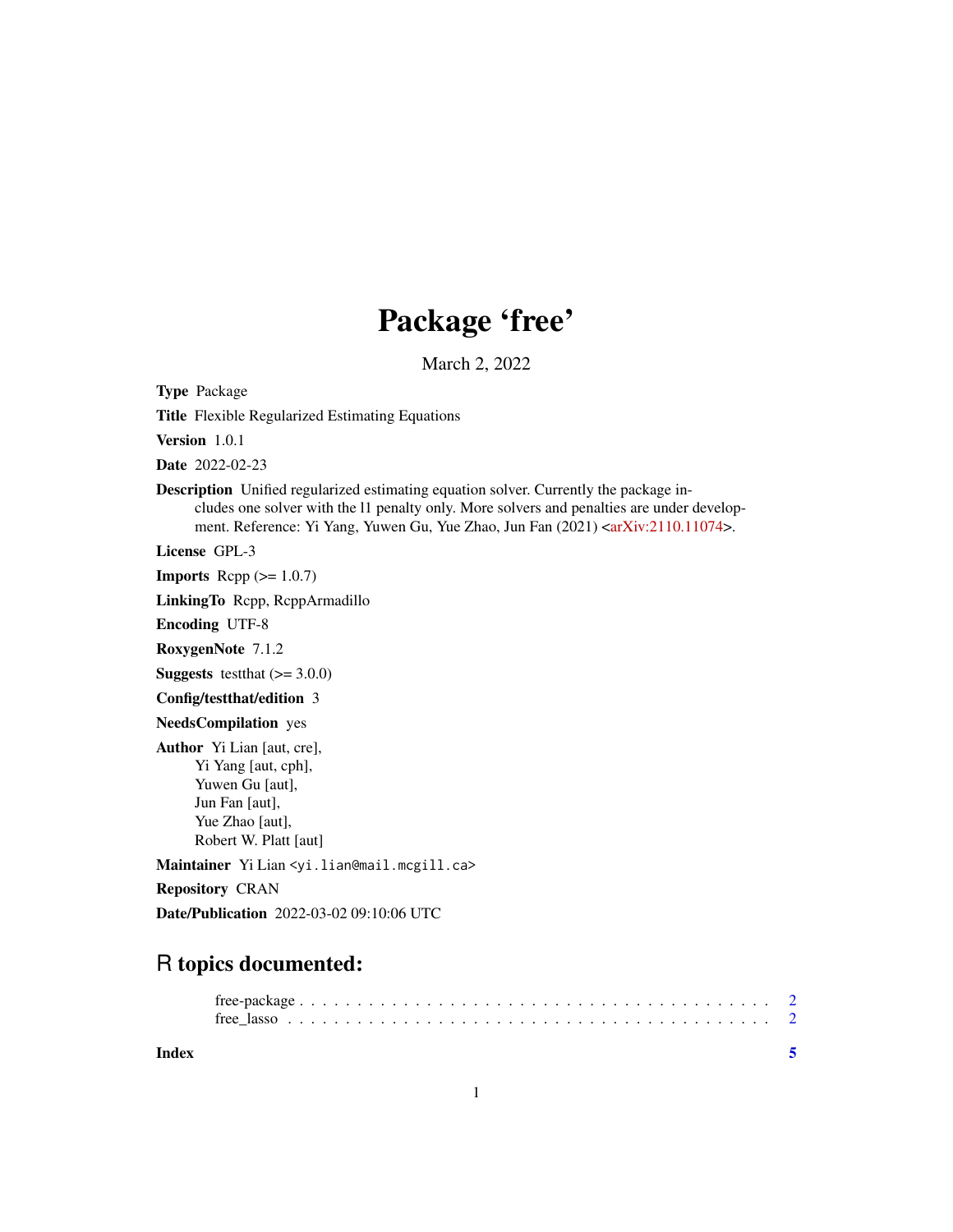<span id="page-1-0"></span>

#### Description

Unified regularized estimating equation solver. Currently include one solver with the l1 penalty only. More solvers and penalties are under development.

free\_lasso *Main solver of* free

#### Description

Main solver of free

#### Usage

```
free_lasso(
 p,
 lambda,
 est_func,
 par_init,
 alpha,
  tau,
 maxit = 1000L,tol_ee = 1e-06,
  tol\_par = 1e-06,
  verbose = FALSE
)
```
#### Arguments

| p        | The dimension of the dataset                                         |
|----------|----------------------------------------------------------------------|
| lambda   | Lasso regularization coefficient                                     |
| est func | R function, the estimating function specified by the user            |
| par_init | Optional, initial value for parameter update                         |
| alpha    | Tuning parameter                                                     |
| tau      | Tuning parameter                                                     |
| maxit    | <b>Maximum</b> iterations                                            |
| tol_ee   | Convergence criterion based on the update of the estimating function |
| tol_par  | Convergence criterion based on the update of the parameter           |
| verbose  | logical, print updates                                               |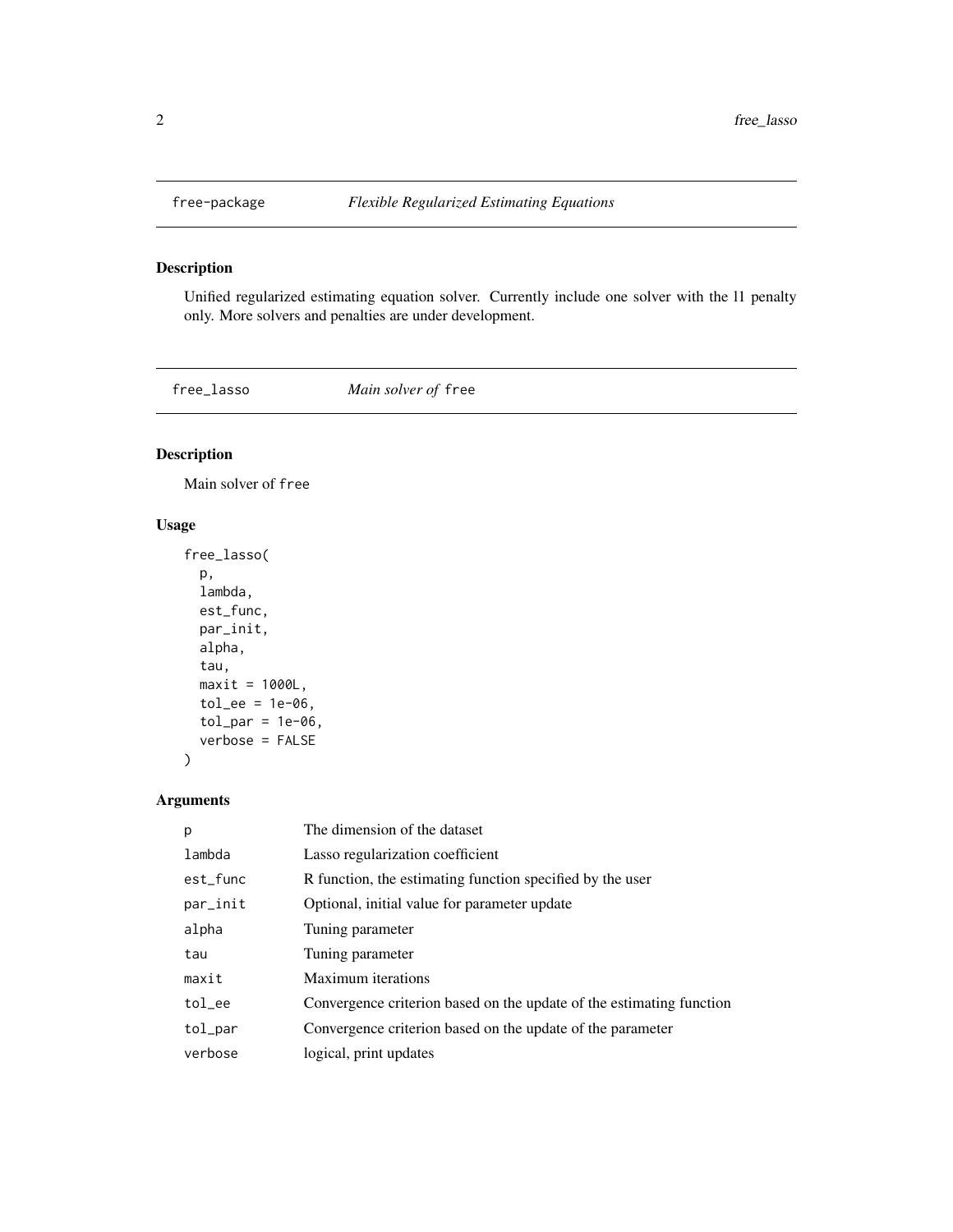free\_lasso 3

#### Value

A list containing the regularized estimating equation estimates and the number of iterations it takes to converge.

#### Examples

```
# Standardize data
dat <- scale(mtcars)
x \leftarrow as.matrix(data[, -1])y \leftarrow as-vector(data[, 1])n \leq -nrow(x)p \leftarrow \text{ncol}(x)# Specify estimating function
ufunc \leq function(b) {
  1/n * crossprod(x, (x %*) b - y) )}
# Set hyperparameters
tau <-0.6alpha <-0.5# Set regularization coefficient
lambda1 < -0free_R1 \leftarrow free\_lasso(p = p,lambda = lambda1,
                       est_func = ufunc,
                       par\_init = rep(0, p),
                       alpha = alpha,
                       tau = tau,maxit = 10000L,
                       tol_ee = 1e-20,tol\_par = 1e-10,
                       verbose = FALSE)
free_R1$coefficients
# Compare with lm() - very close
lm(y~x-1)$coefficients
# Set regularization coefficient
lambda2 < -0.7free_R2 \leq free\_lasso(p = p,lambda = lambda2,
                       est_func = ufunc,
                       par\_init = rep(0, p),
                       alpha = alpha,
                       tau = tau,maxit = 10000L,
                       tol_ee = 1e-20,
                       tol\_par = 1e-10,verbose = FALSE)
free_R2$coefficients
```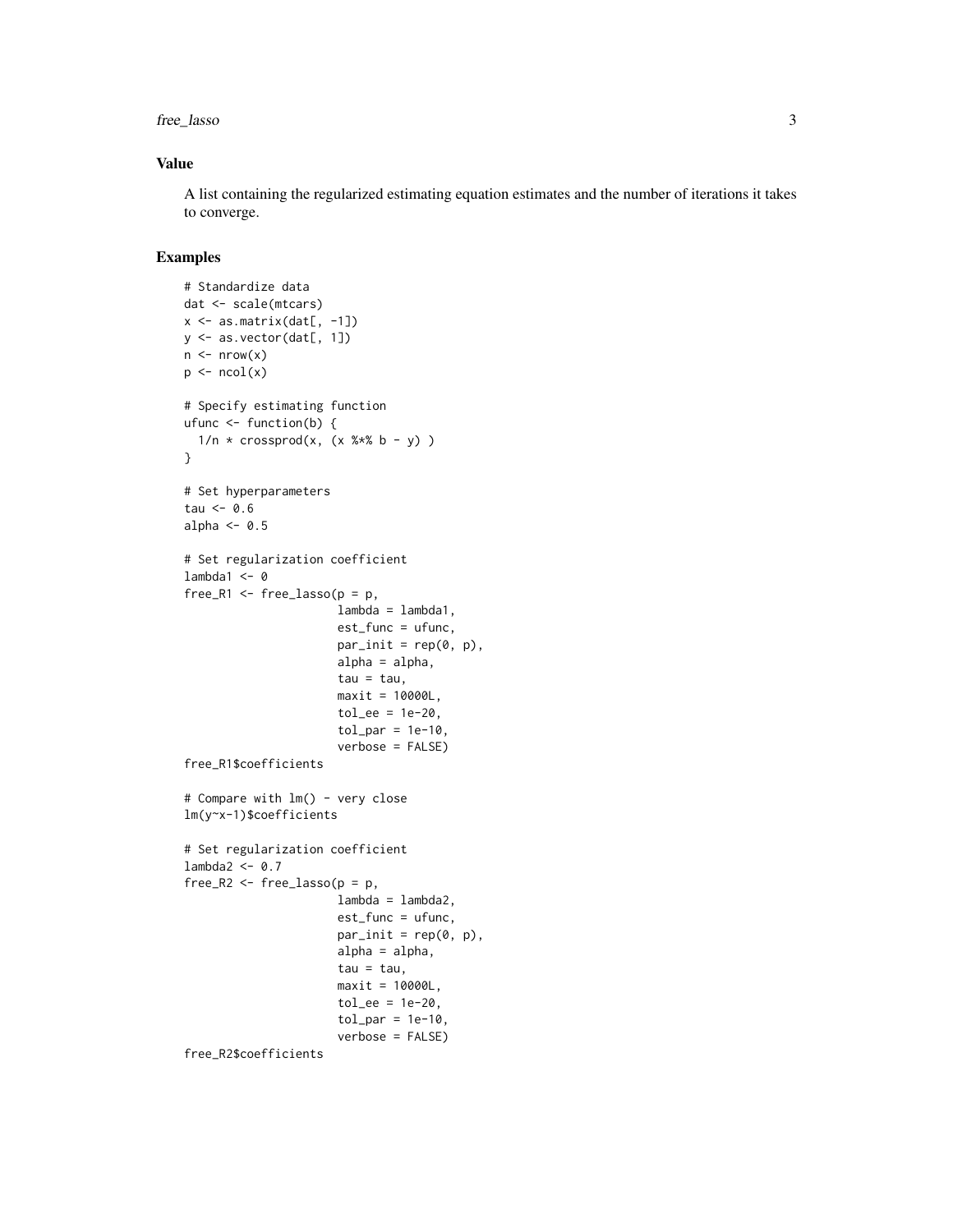free\_lasso

 $\overline{4}$